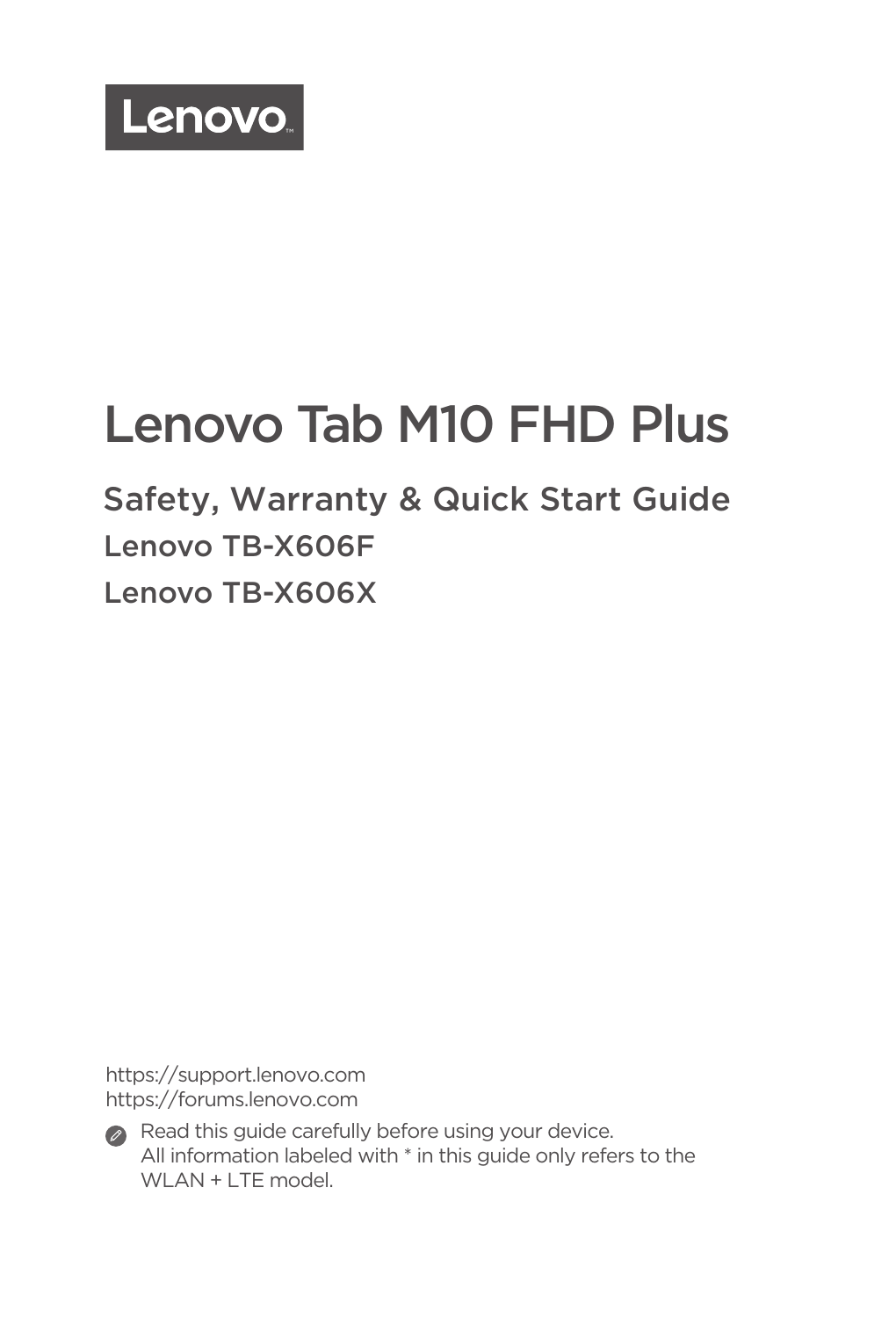### Reading before using your device Reading first - regulatory information

Device models equipped with wireless communications comply with the radio frequency and safety standards of any country or region in which it has been approved for wireless use. In addition, if your product contains a telecom modem, it complies with the requirements for connection to the telephone network in your country.

Be sure to read the *Regulatory Notice* for your country or region before using the wireless devices contained in your device. To obtain a PDF version of the *Regulatory Notice*, go to https://support.lenovo.com.

#### Getting support

To get support on network services and billing, contact your wireless network operator. To learn how to use your device and view its technical specifications, go to https://support.lenovo.com.

#### Accessing your *User Guide*

Your *User Guide* contains detailed information about your device. To download the publications for your device, go to https://support.lenovo.com and follow the instructions on the screen.

#### Legal notices

Lenovo and the Lenovo logo are trademarks of Lenovo in the United States, other countries, or both.

Other company, product, or service names may be trademarks or service marks of others.

Manufactured under license from Dolby Laboratories. Dolby, Dolby Atmos, and the double-D symbol are trademarks of Dolby Laboratories.

LIMITED AND RESTRICTED RIGHTS NOTICE: If data or software is delivered pursuant a General Services Administration "GSA" contract, use, reproduction, or disclosure is subject to restrictions set forth in Contract No. GS-35F-05925.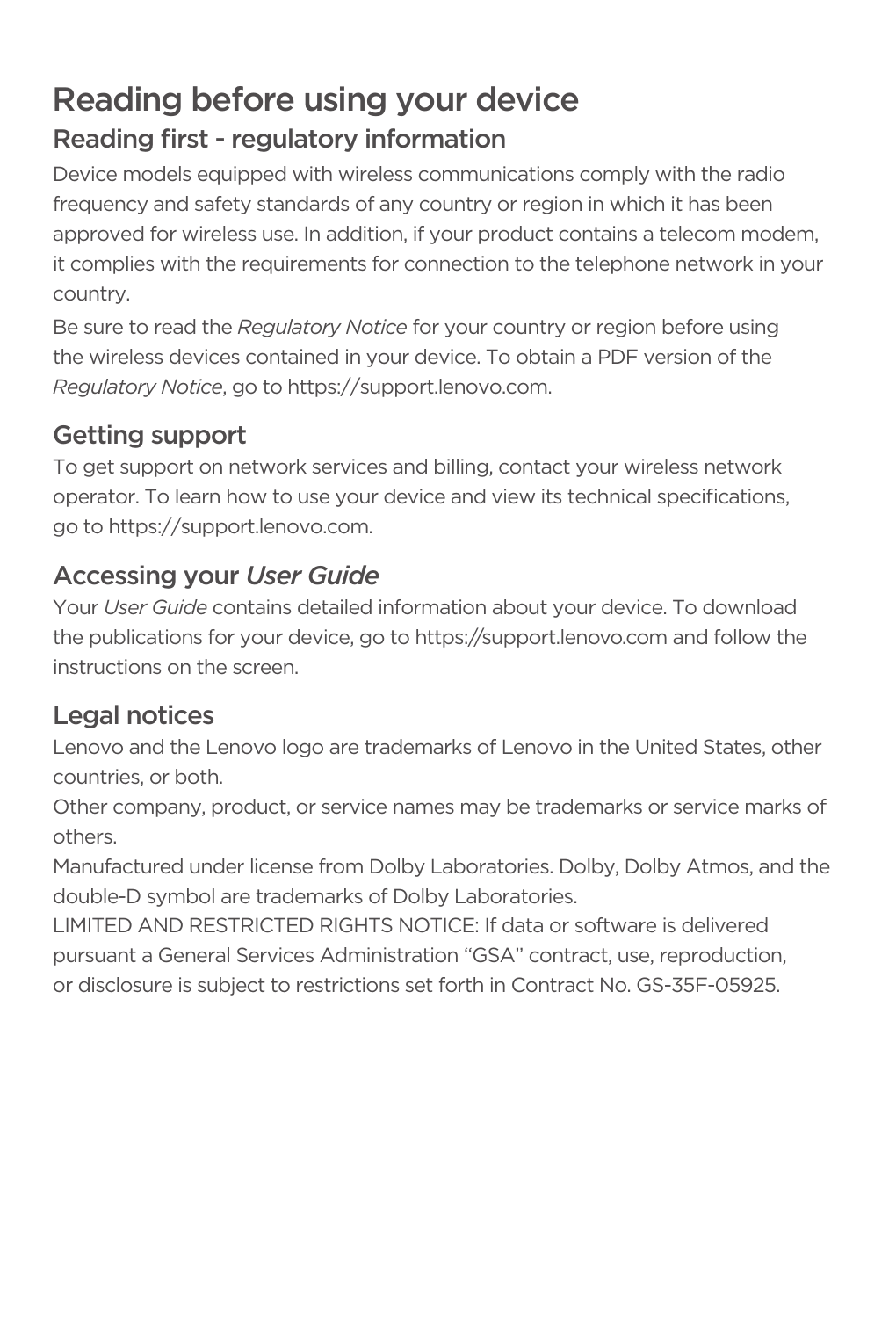### Device overview

| Model           | Version      |
|-----------------|--------------|
| Lenovo TB-X606F | <b>WLAN</b>  |
| Lenovo TB-X606X | $WLAN + LTE$ |



#### USB-C connector

- Connect your device to other Lenovo accessories through Smart Connector. The accessories vary by country/region.
	- All pictures and illustrations in this document are for your reference only and may differ from the final product.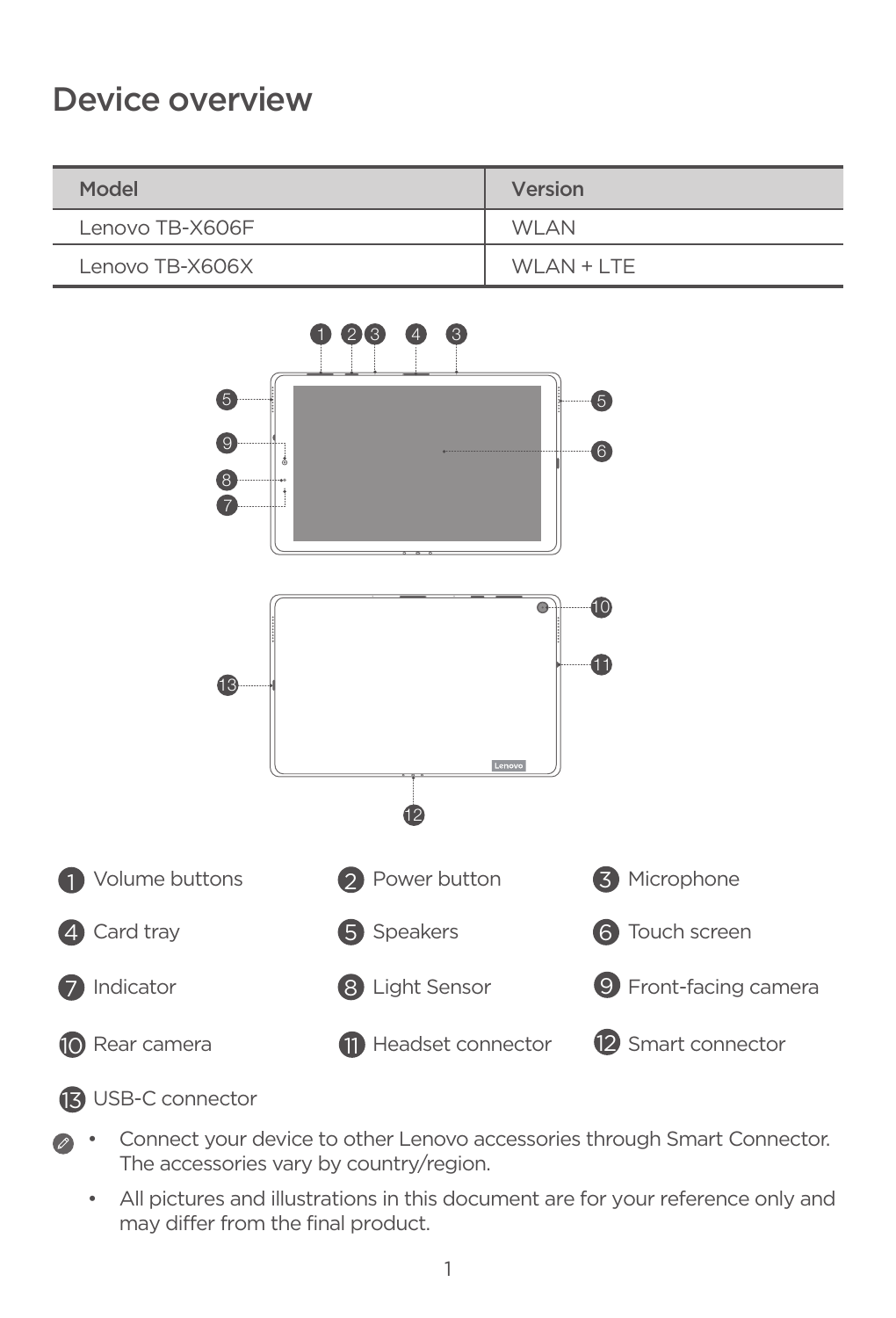## Preparing your device

### Installing cards

Install the cards as shown in the figure.





- Power off the device before inserting or removing a card.
	- Note that the WLAN version does not have a Nano-SIM card slot.

### Charging your device

Connect your device to a power outlet using the USB cable and power adapter provided.





### Turning on

Press and hold the Power button until the Lenovo logo appears.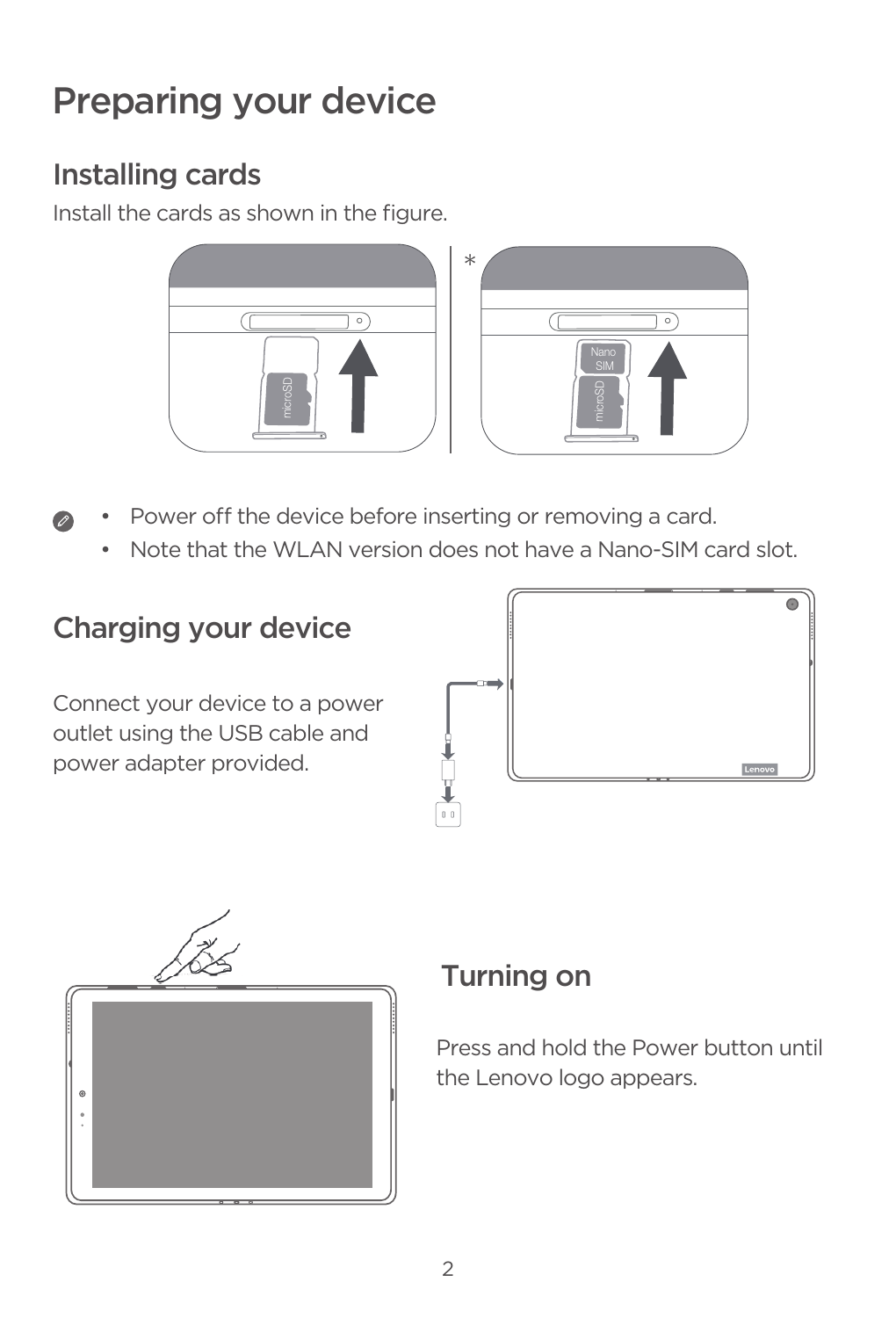## Important safety and handling information

#### Plastic bag notice

Danger: Plastic bags can be dangerous. Keep plastic bags away from babies and children to avoid danger of suffocation.

#### Caution about high volume usage

Warning: Exposure to loud noise from any source for extended periods of time may affect your hearing. The louder the sound, the less time is required before your hearing could be affected. To protect your hearing:

- Limit the amount of time you use headsets or headphones at high volume.
- Avoid turning up the volume to block out noisy surroundings.
- Turn the volume down if you can't hear people speaking near you.

If you experience hearing discomfort, including the sensation of pressure or fullness in your ears, ringing in your ears or muffled speech, you should stop listening to the device through your headset or headphones and have your hearing checked.



To prevent possible hearing damage, do not listen at high volume levels for long periods.

#### Safety instructions for parents and adult supervisors

Your mobile device is not a toy. As with all electrical products, precautions should be observed during handling and using of electrical products to reduce the risk of electric shock. If parents choose to allow children to use the device, they should caution his or her child about the potential hazard while using and handling the mobile device.

Parents should inspect the mobile device (including the ac power adapter and the small part, as applicable) periodically for damage. Routinely check this mobile device to ensure that the device is working properly and is safe for children to use.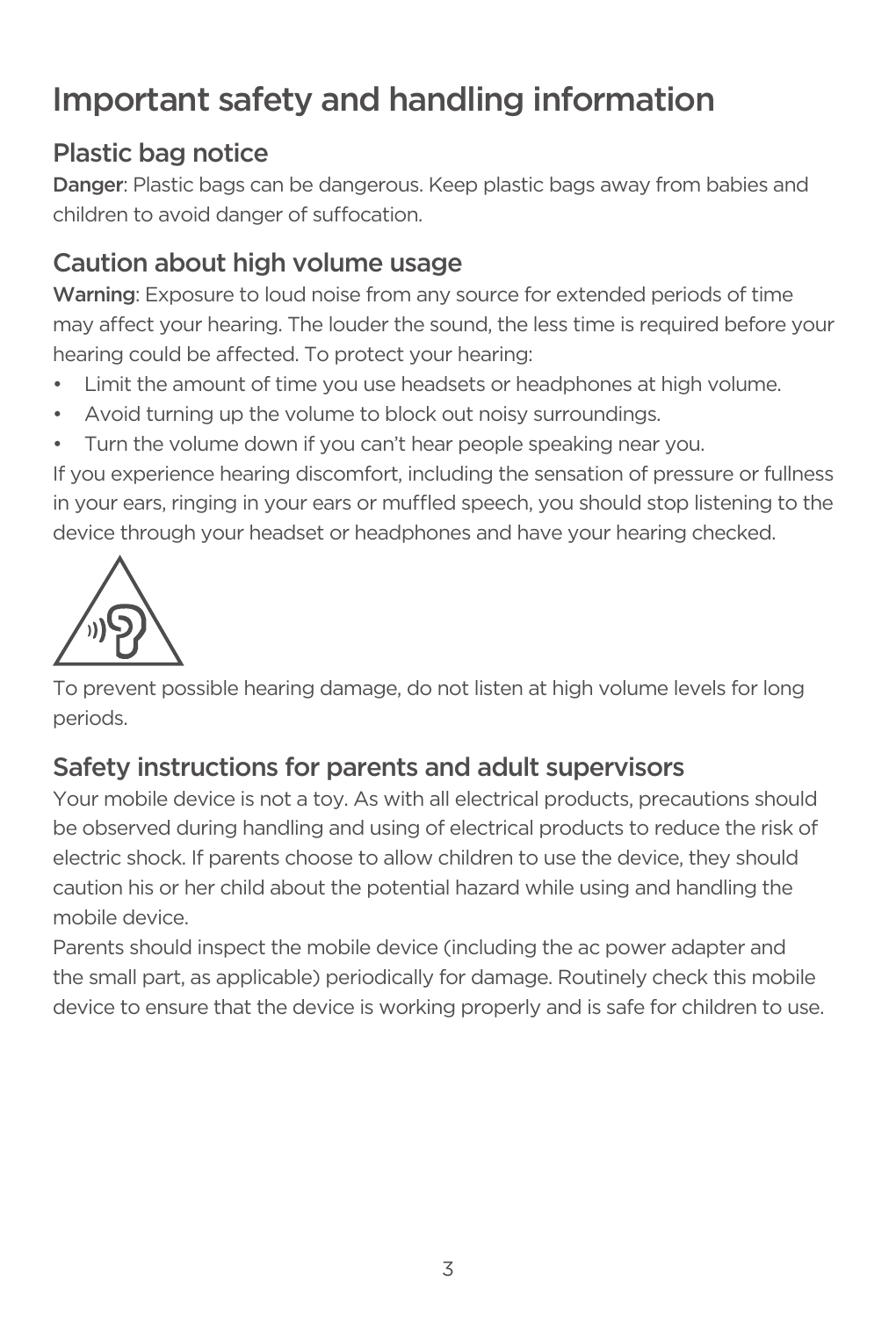#### Internal rechargeable battery warning

Danger: Do not attempt to replace the internal rechargeable lithium ion battery. Replacing the original battery with an incompatible type may result in an increased risk of personal injury or property damage due to explosion, excessive heat, or other risks. Do not attempt to disassemble or modify the battery pack. Attempting to do so can cause a harmful explosion or battery fluid leakage.

When disposing of the battery, comply with all relevant local ordinances or regulations. Do not dispose the battery pack in municipal waste. Dispose used batteries according to the instructions.

The battery pack contains a small amount of harmful substances. To avoid injury:

- Keep the battery pack away from open flames or other heat sources.
- Do not expose the battery pack to water, rain, or other corrosive liquids.
- Do not leave the battery in an environment with extremely high temperature.
- Avoid short-circuiting the battery pack.
- Keep the battery pack out of reach of small children and pets.
- Do not leave the battery in an environment with extremely low air pressure. It may result in an explosion or the leakage of flammable liquid or gas from the battery.

To extend battery life, we recommend charging the battery to at least 30% to 50% capacity each time, and recharging it every three months to prevent over discharge.

### Eye Protection and Safety Information

While concentrating on the performance capabilities of its screens, Lenovo also places importance on user's eye health. This product has received TÜV Rheinland's "Low Blue Light" certification and can be used with confidence. For further information, please visit https://support.lenovo.com.

## EurAsia compliance mark

FAT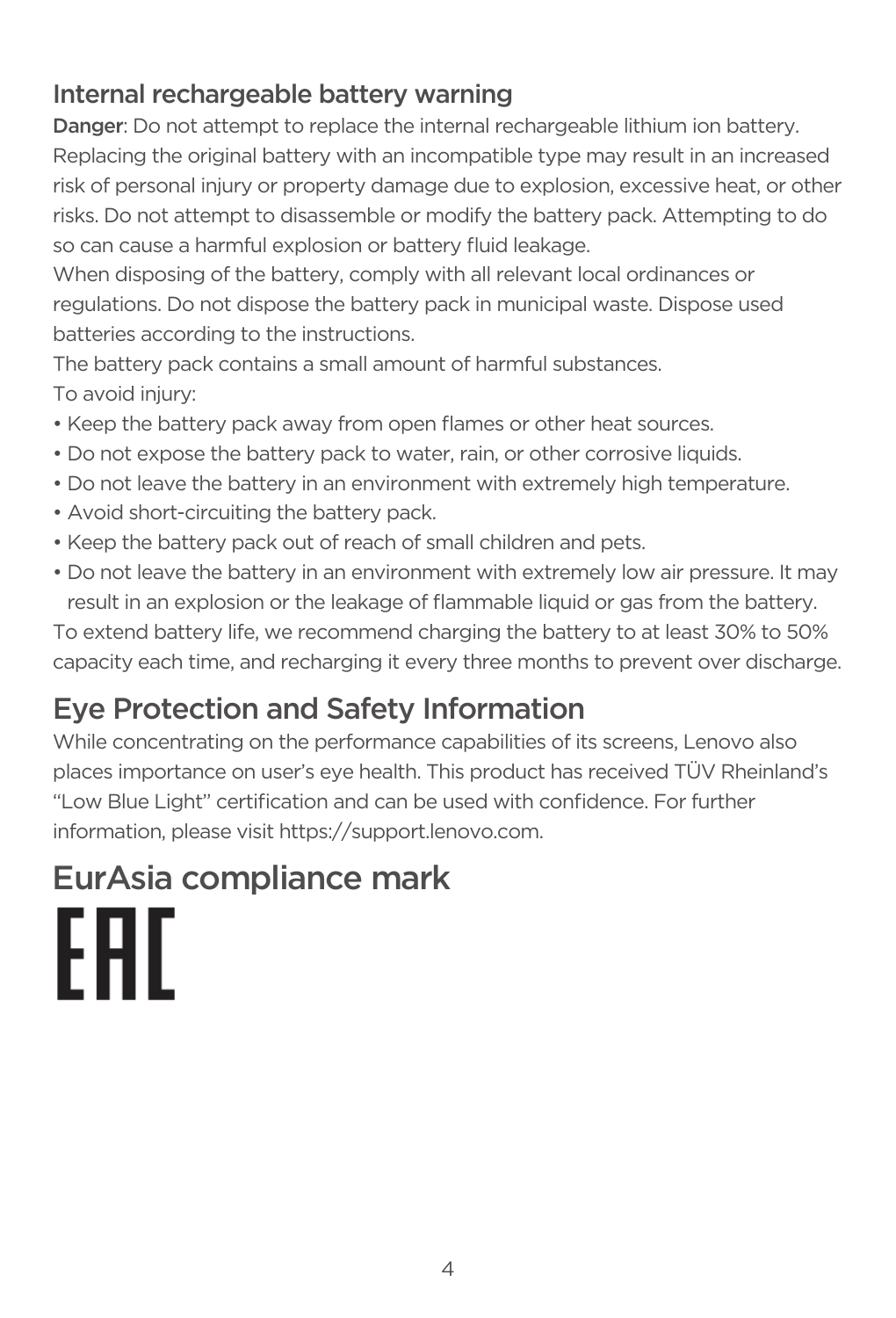## Service and support information

### Lenovo Limited Warranty notice

This product is covered by the terms of the Lenovo Limited Warranty (LLW), version L5050010-02 08/2011. Read the LLW at https://www.lenovo.com/warranty/llw\_02. You can view the LLW in a number of languages from this Web site.

### Warranty information

Lenovo provides a warranty period for your device. To check the warranty status of your device purchase upgrades, go to https://support.lenovo.com/warrantylookup, and then select the product on-screen instructions.

#### Get Support

To download Lenovo service tool - LMSA: https://support.lenovo.com/downloads/lenovo-moto-smart-assitant

Visit website above for LMSA compatible devices information

Visit support website: https://support.lenovo.com with the device serial number to get more Lenovo support options, or scan the QR code, and then follow the on-screen instructions.

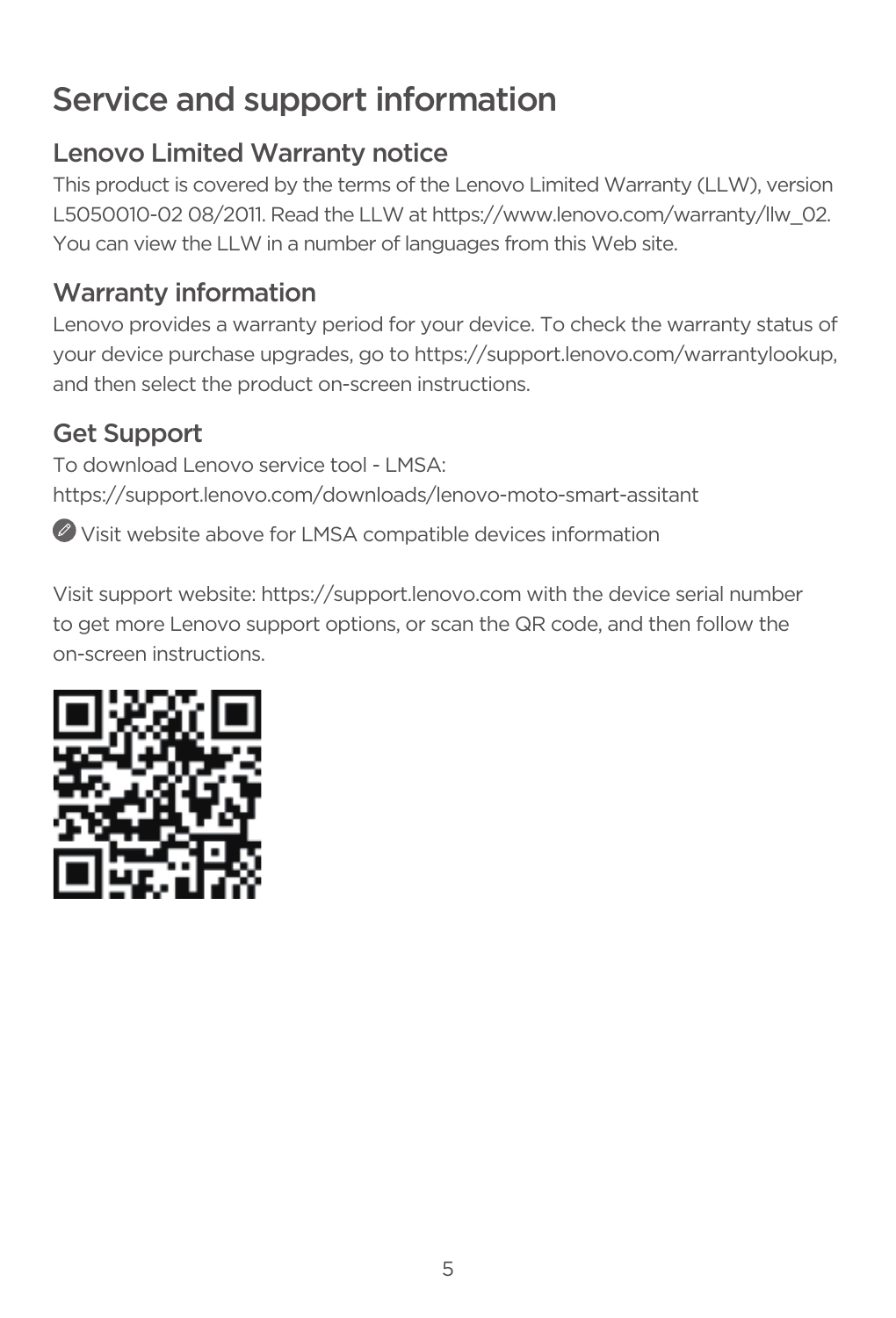## Environmental, recycling, and disposal information

### General recycling statement

Lenovo encourages owners of information technology (IT) equipment to responsibly recycle their equipment when it is no longer needed. Lenovo offers a variety of programs and services to assist equipment owners in recycling their IT products. For information on recycling Lenovo products, go to http://www.lenovo.com/recycling

### Important battery and WEEE information

Batteries and electrical and electronic equipment marked with the symbol of a crossed-out wheeled bin may not be disposed as unsorted municipal waste. Batteries and waste of electrical and electronic equipment (WEEE) shall be treated separately using the collection framework available to customers for the return, recycling, and treatment of batteries and WEEE. When possible, remove and isolate batteries from WEEE prior to placing WEEE in the waste collection stream. Batteries are to be collected separately using the framework available for the return, recycling, and treatment of batteries and accumulators. Country-specific information is available at: http://www.lenovo.com/recycling

### Recycling information for Japan

Recycling and disposal information for Japan is available at: http://www.lenovo.com/recycling/japan

### Additional recycling statements

Additional information about recycling device components and batteries is in your *User Guide*. See "Accessing your User Guide" for details.

#### Battery recycling marks

Battery recycling information for Taiwan



Battery recycling information for the United States and Canada

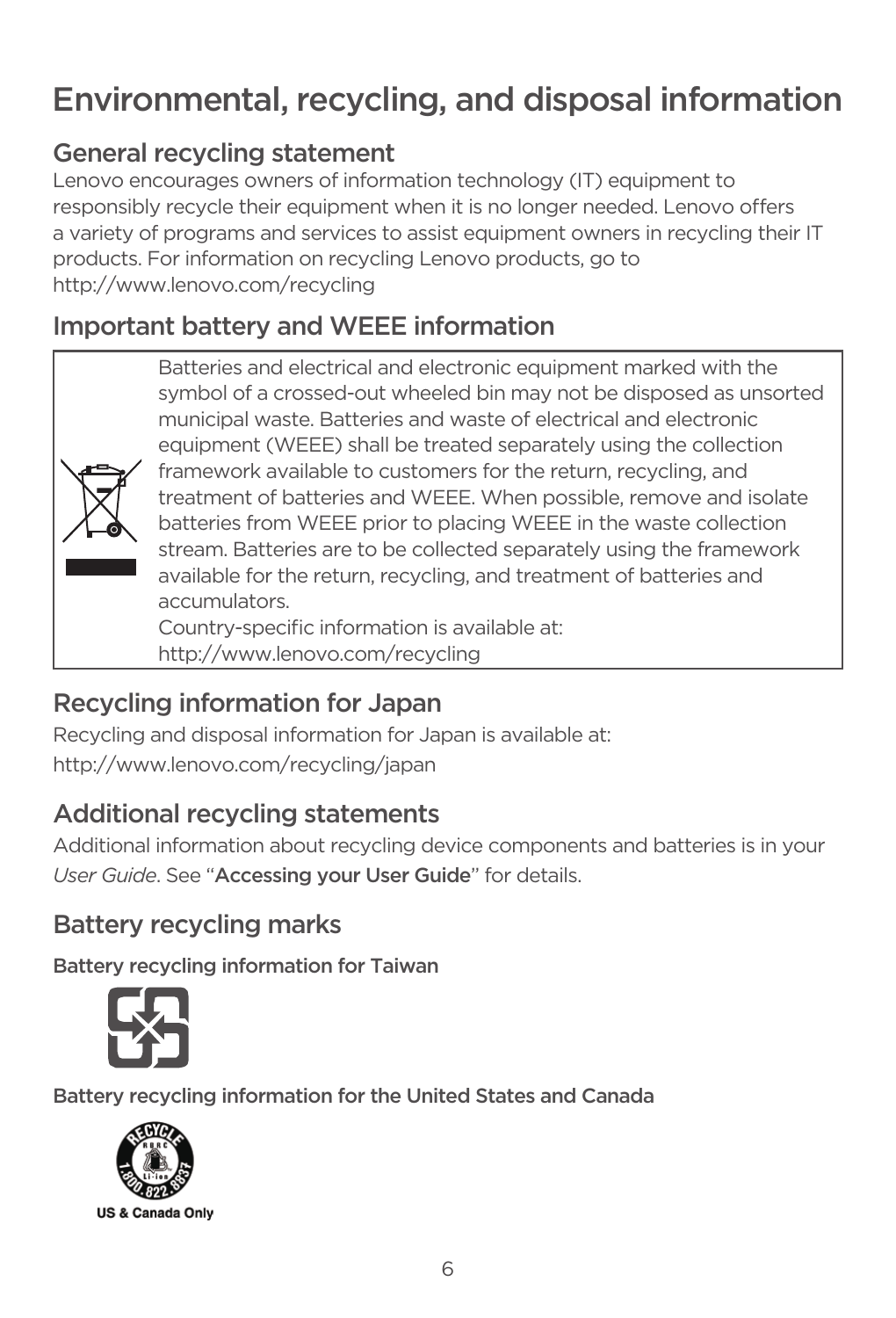Battery recycling information for the European Union



#### Restriction of Hazardous Substances Directive (RoHS)

#### Turkey

Lenovo products sold in Turkey, on or after June 1, 2009, meet the requirements of the former Republic of Turkey Restriction of Hazardous Substances legislation from 30th of May 2008 and the Control of Waste Electrical and Electronic Equipment Regulations from 22nd of May 2012 ("Turkey RoHS").

#### Ukraine

Lenovo products sold in Ukraine, on or after January 1, 2011, meet the requirements of the Technical Directive on Restriction of Hazardous Substances in Electric and Electronic Equipment enforced by the Government, Decision No 1057 dated 2008/12/03 ("Ukraine TR on RoHS").

#### India

Lenovo products sold in India, on or after May 1, 2012, meet the requirements of the India E-waste (Management) Rules ("India RoHS").

#### Vietnam

Lenovo products sold in Vietnam, on or after September 23, 2011, meet the requirements of the Vietnam Circular 30/2011/TT-BCT ("Vietnam RoHS").

#### European Union

Lenovo Products meet the requirement of Directive 2011/65/EC on the restriction of the use of the certain hazardous substances in electrical and electronic equipment ("RoHS 2"). Lenovo products sold in the European Union, from the 21st July 2019, meet the requirement of Commission Delegated Directive (EU 2015/863) amending Directive 2011/65/EU. For more information about Lenovo progress on RoHS, go to: https://www.lenovo.com/us/en/social\_responsibility/RoHS-Communication.pdf Singapore

Lenovo products sold in Singapore, on or after June 1, 2017, meet the requirements of Government Gazette order No. S 263/2016 Restriction of Hazardous Substances in Electrical and Electronic Equipment in Singapore ("SG-RoHS").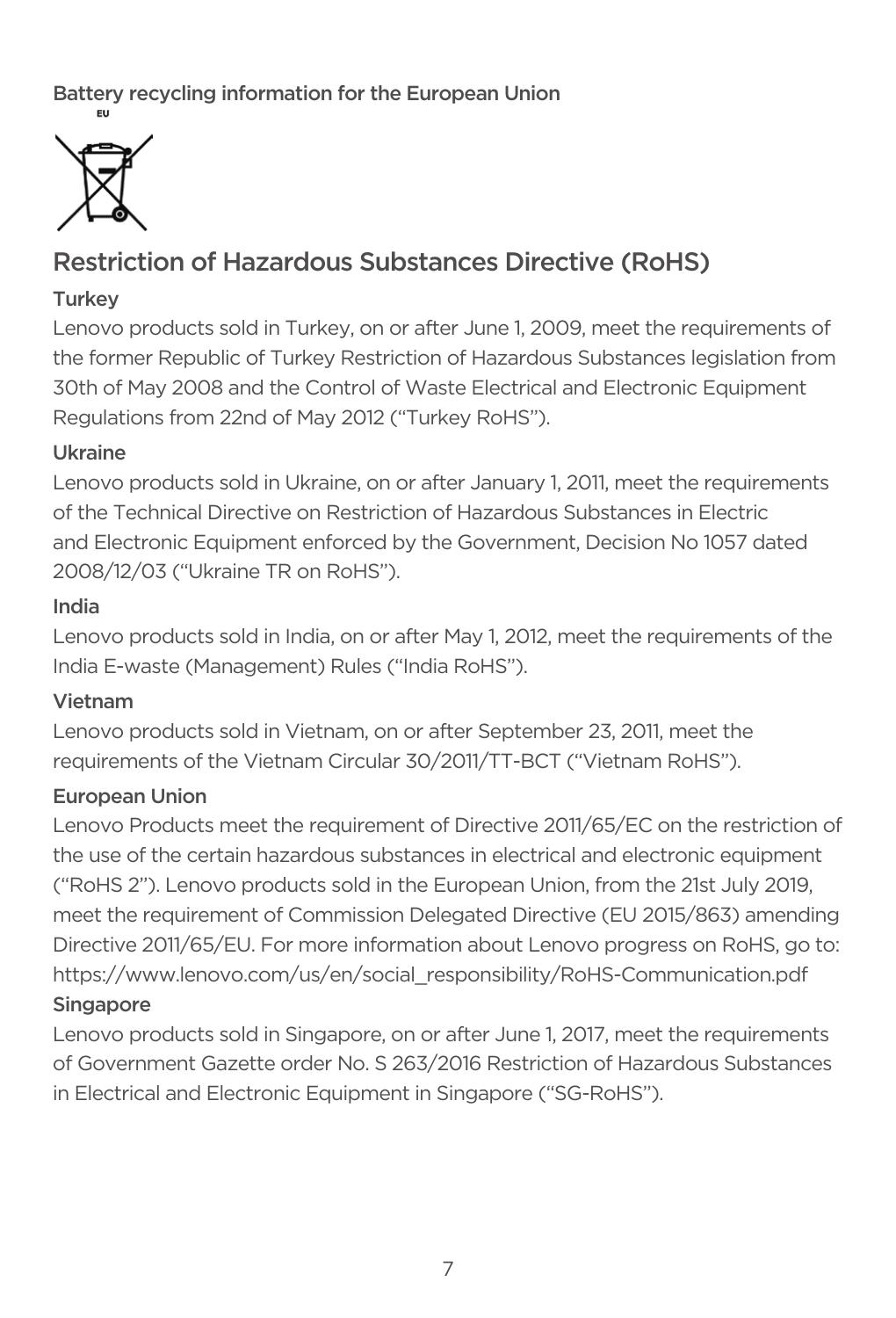## European Union compliance statement

European Union conformity

 $\epsilon$ 

#### Compliance with the RE Directive

Lenovo PC HK Limited declares that the radio equipment type Lenovo TB-X606F is in compliance with Directive 2014/53/EU.

The full text of the EU declaration of conformity is available at the following internet address: https://www.lenovo.com/us/en/compliance/eu-doc.

This radio equipment operates with the following frequency bands and maximum radio-frequency power:

| Model Name      | <b>Frequency Bands</b> | Maximum Power (dBm) |
|-----------------|------------------------|---------------------|
| Lenovo TB-X606F | WLAN 2400-2483.5       | < 18                |
|                 | WLAN 5150-5350         | <14                 |
|                 | WLAN 5470-5725         | <14                 |
|                 | WLAN 5725-5850         | <14                 |
|                 | Bluetooth 2400-2483.5  | $<$ 10              |

**•** The above information is for EU countries only. Please refer to the actual product for supported frequency bands in other countries.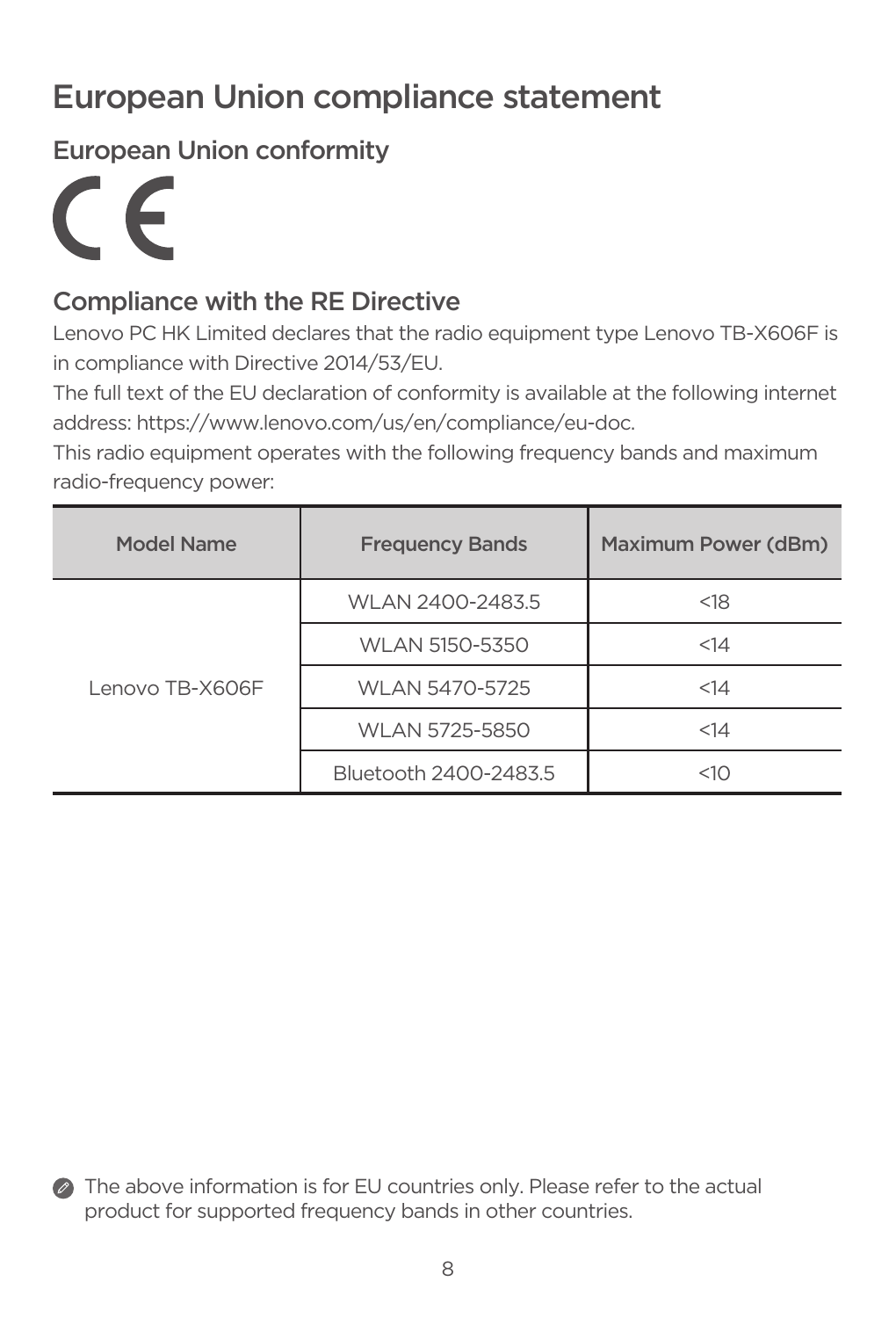## Specific Absorption Rate information

YOUR MOBILE DEVICE MEETS INTERNATIONAL GUIDELINES FOR EXPOSURE TO RADIO WAVES.

Your mobile device is a radio transmitter and receiver. It is designed not to exceed the limits for exposure to radio waves (radio frequency electromagnetic fields) recommended by international guidelines. The guidelines were developed by an independent scientific organization (ICNIRP) and include a substantial safety margin designed to assure the safety of all persons, regardless of age and health. The radio wave exposure guidelines use a unit of measurement known as the Specific Absorption Rate, or SAR. The SAR limit for mobile devices is 2W/kg. Tests for SAR are conducted using standard operating positions with the device transmitting at its highest certified power level in all tested frequency bands. The highest SAR values under the ICNIRP guidelines for your device model are listed below:

Maximum SAR for this model and conditions under which it was recorded.

| Europe 10g       |                             |                               |  |
|------------------|-----------------------------|-------------------------------|--|
| <b>SAR Limit</b> | Lenovo TB-X606F   Body-worn | Wi-Fi, Bluetooth   1.118 W/kg |  |
| (2.0 W/kg)       |                             |                               |  |

During use, the actual SAR values for your device are usually well below the values stated. This is because, for purposes of system efficiency and to minimize interference on the network, the operating power of your mobile device is automatically decreased when full power is not needed for the data connection.

The lower the power output of the device, the lower its SAR value.

If you are interested in further reducing your RF exposure then you can easily do so by limiting your usage or simply using a hands-free kit to keep the device away from the body.